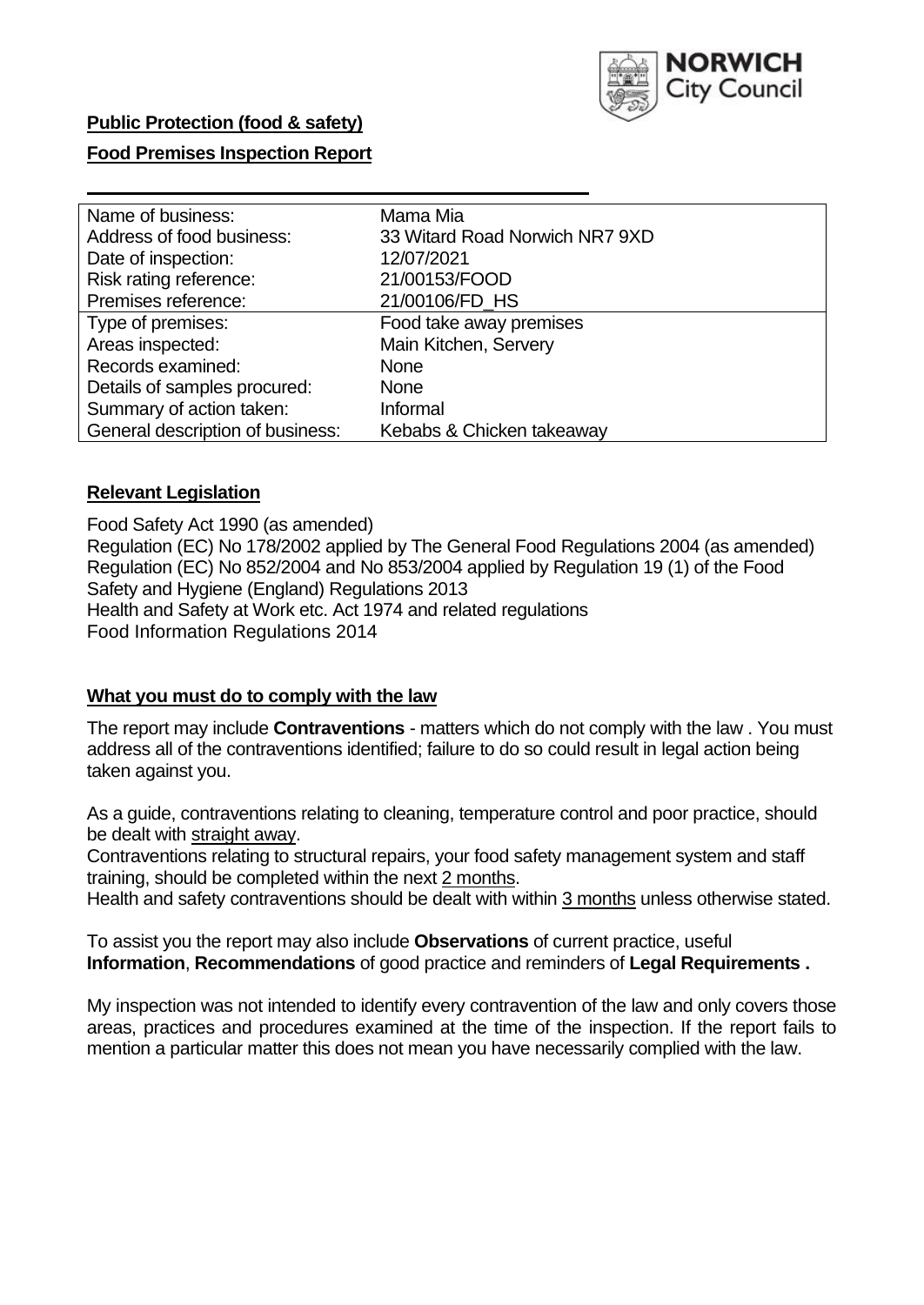# **FOOD SAFETY**

## **How we calculate your Food Hygiene Rating:**

 The food safety section has been divided into the three areas which you are scored against for the hygiene rating: 1. food hygiene and safety procedures, 2. structural requirements and 3. confidence in management/control procedures. Each section begins with a summary of what was observed and the score you have been given. Details of how these scores combine to produce your overall food hygiene rating are shown in the table.

| <b>Compliance Area</b>                     |          |    |           | <b>You Score</b> |               |    |           |                 |                |  |  |
|--------------------------------------------|----------|----|-----------|------------------|---------------|----|-----------|-----------------|----------------|--|--|
| Food Hygiene and Safety                    |          |    |           | $\Omega$         | 5             | 10 | 15        | 20              | 25             |  |  |
| <b>Structure and Cleaning</b>              |          |    | $\Omega$  | $\overline{5}$   | 10            | 15 | 20        | 25              |                |  |  |
| Confidence in management & control systems |          |    | $\Omega$  | 5                | 10            | 15 | 20        | 30 <sup>°</sup> |                |  |  |
|                                            |          |    |           |                  |               |    |           |                 |                |  |  |
| <b>Your Total score</b>                    | $0 - 15$ | 20 | $25 - 30$ |                  | $35 - 40$     |    | $45 - 50$ |                 | > 50           |  |  |
| <b>Your Worst score</b>                    | 5        | 10 | 10        |                  | 15            |    | 20        |                 |                |  |  |
|                                            |          |    |           |                  |               |    |           |                 |                |  |  |
| <b>Your Rating is</b>                      | 5        | 4  |           | 3                | $\mathcal{P}$ |    |           |                 | $\overline{0}$ |  |  |

Your Food Hygiene Rating is 3 - a generally satisfactory standard

# **1. Food Hygiene and Safety**

 generally you have satisfactory food handling practices and procedures and adequate Food hygiene standards are generally satisfactory and maintained. There is evidence of some non-compliance with legal requirements. Some lapses are evident however control measures to prevent cross-contamination are in place. The contraventions require your attention; although not critical to food safety they may become so if not addressed. **(Score 10)** 

000300

## Contamination risks

**Contravention** The following exposed ready-to-eat food and or its packaging to the risk of cross-contamination with foodborne bacteria from raw meat or unwashed fruits and vegetables:

- • raw burgers were being stored above ready-to-eat foods i.e pitta bread in the Adexa fridge
- • raw chicken was being stored next to grated cheese, mayonnaise and cooked pasta in Adexa fridge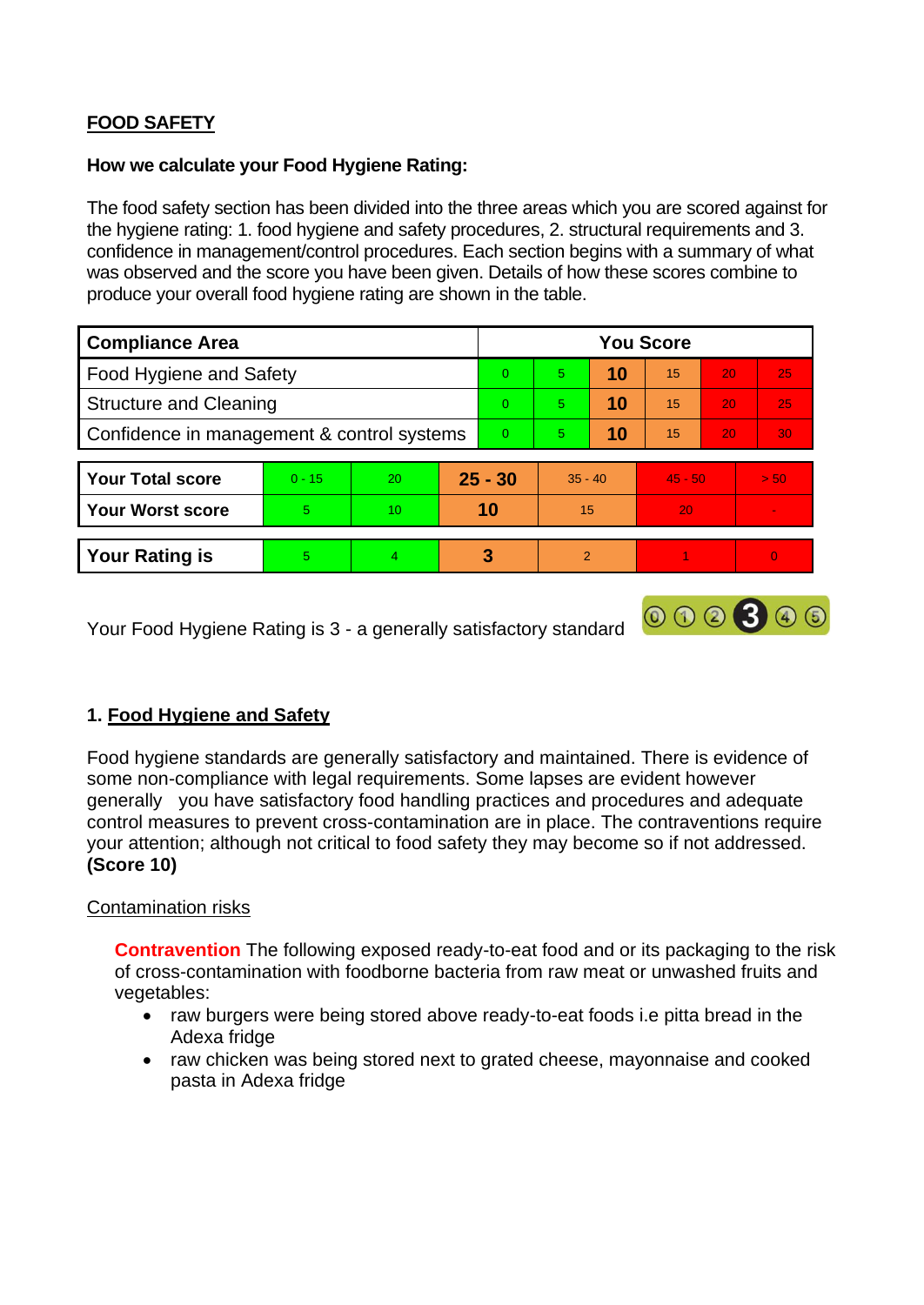injurious to health or contaminated in such a way that it would be unreasonable to **Legal requirement** At all stages of production, processing and distribution, food must be protected from any contamination likely to render it unfit for human consumption, expect it to be consumed in that state.

## Personal Hygiene

**Contravention** The following are examples of poor personal hygiene or where it was made difficult for food handlers to maintain sufficiently high standards of personal cleanliness:

- staff were not using the wash-hand basin regularly
- staff were not wearing suitable protective clothing

**Legal requirement** All persons in food handling areas must wear suitable, clean, and where appropriate protective clothing

**Legal requirement** personal belongings i.e tobacco and paraphernalia must not be stored in a food room. A locker or a plastic lidded box would be a suitable means of storing these items

 **Information** Regular hand washing is important for personal cleanliness. Remind all food handlers of the need to wash their hands before starting or returning to work, and specifically:

- After using the toilet;
- After handling rubbish;
- After smoking
- After taking a break;
- After handling raw food

## Temperature Control

**Observation I** was pleased to see you were able to limit bacterial growth and/or survival by applying appropriate temperature controls at points critical to food safety and that you were monitoring temperatures.

## Unfit food

**Recommendation** You should have a system to identify when open or prepared foods need to be used by or discarded, to ensure the food is fit for consumption. I recommend you apply labels which give a date that is 2 days after the day of production e.g. if food is opened on Monday it should be used by the end of Wednesday (an exception is rice which should not be kept longer than 24 hours)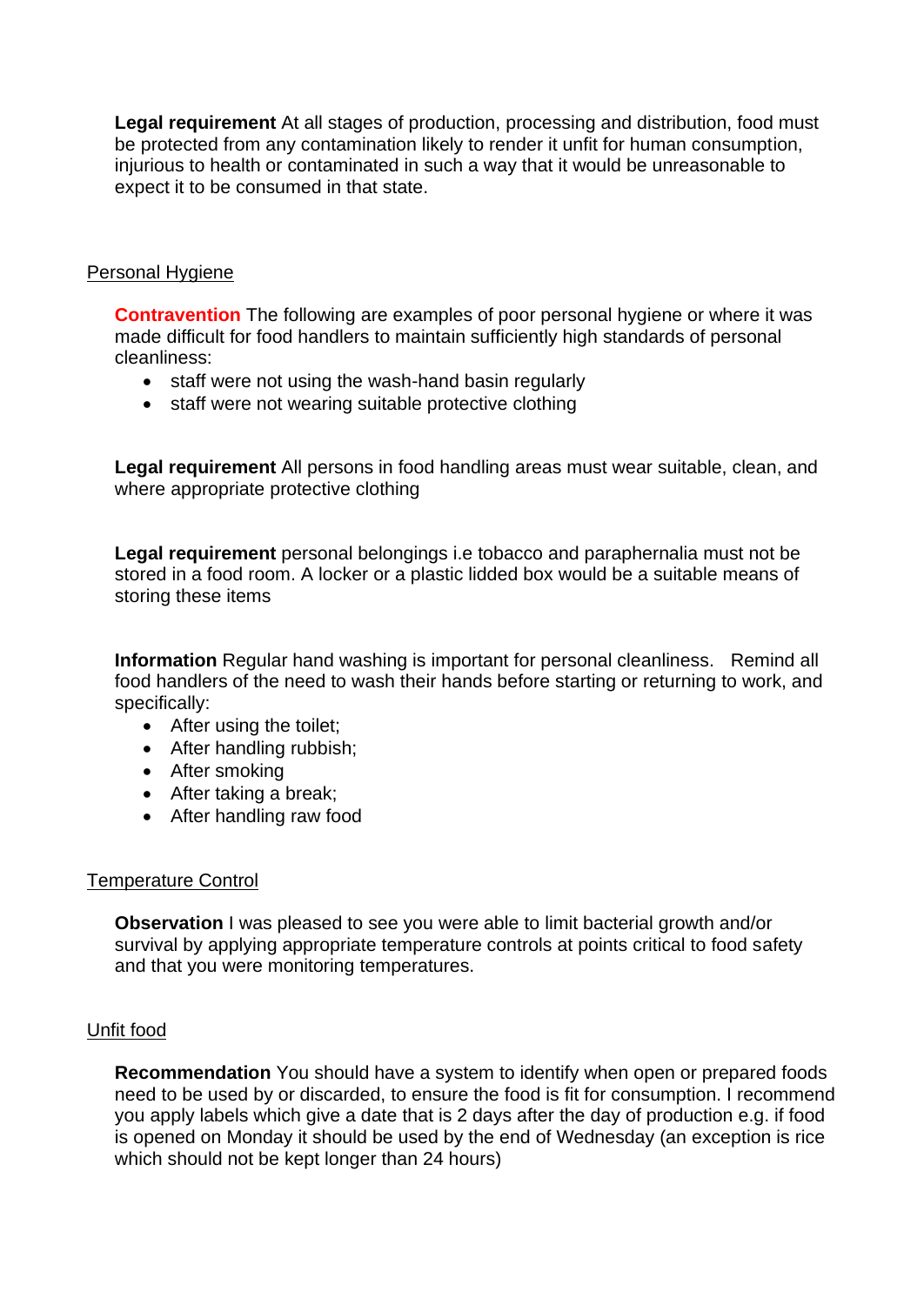## Poor Practices

 **Contravention** The following matters represented poor practice and if allowed to continue may cause food to become contaminated or lead to its deterioration:

- no date labels on food in freezer
- defrosting food i.e chips at room temperature

 growth of pathogenic microbes or the formation of toxins in the food. Care must also be **Legal requirement** Frozen foods should be defrosted in such a way as to minimise the taken to make sure that any liquid that is released does not contaminate other foods.

## **2. Structure and Cleaning**

The structure facilities and standard of cleaning and maintenance are of a generally satisfactory standard but there are some repairs and/or improvements which are required in order for you to comply with the law. Pest control and waste disposal provisions are adequate. The contraventions require your attention; although not critical to food safety they may become so if not addressed. **(Score 10)** 

#### Cleaning of Structure

**Contravention** The following items were dirty and require more frequent and thorough cleaning:

- floor/wall junctions
- around equipment feet
- behind and under equipment
- extraction canopy
- electric fly killer and tray
- wheels to equipment

**Contravention** The following structural items could not be effectively cleaned and must be covered or made non-absorbent:

- untreated mdf or wooden shelving to storeroom
- bare brick walls to storeroom
- lid to chest freezer in storeroom

## Cleaning of Equipment and Food Contact Surfaces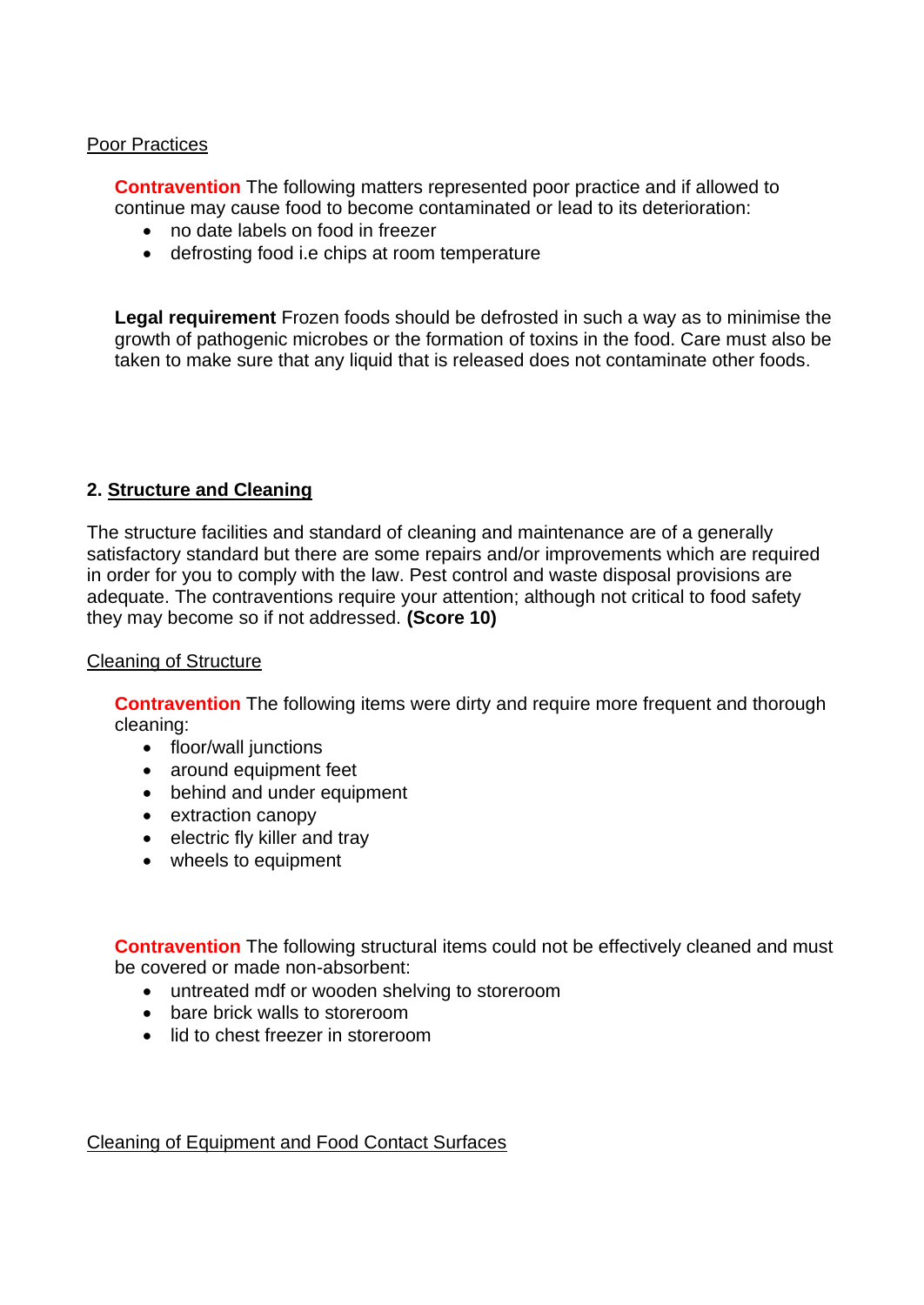**Contravention** The following items are dirty and must be cleaned:

- fridge and freezer seals
- food storage containers
- filters to extraction canopy
- keep mops and buckets out of food prep rooms
- oil tray to griddle

## Cleaning Chemicals / Materials / Equipment and Methods

**Contravention** The following evidence demonstrated your cleaning materials, equipment and methods were not sufficient to control the spread of harmful bacteria between surfaces:

• the sanitisers are not to BS EN 1276:1997 13697:2001 Standards

## **Maintenance**

**Contravention** The following had not been suitably maintained and must be repaired or replaced:

- wall surfaces
- holes to wall
- hole to ceiling

## Pest Control

**Contravention** The door was ill fitting allowing pests access to the premises. The door or frame must be adapted to prevent access

**Recommendation** provide fly screen to open rear door

#### **3. Confidence in Management**

 There are generally satisfactory food safety controls in place although there is evidence of some non-compliance with the law. The contraventions require your attention; although not critical to food safety they may become so if not addressed. **(Score 10)** 

#### Type of Food Safety Management System Required

**Contravention** You do not have a food safety management system. Implement Safer Food Better Business or an equivalent food safety management system.:

 **Information** As you are a new business you have been given the benefit of the doubt there is a similar situational at the next visit. despite your food safety management system not fully complying with the law. You must act on this now as your hygiene rating score will be reduced to a maximum of 1 if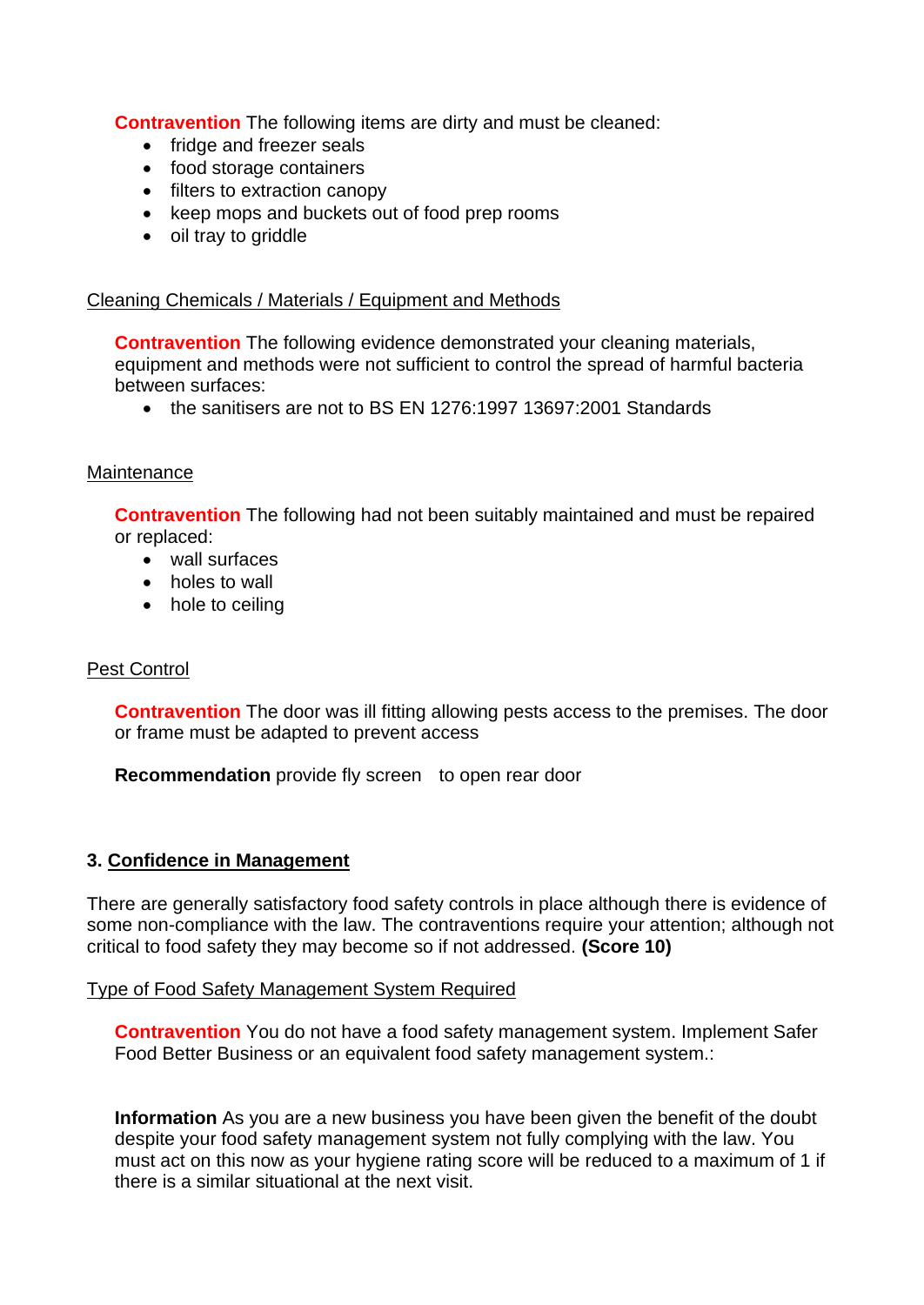management system. It is simple to implement and requires a minimum amount of **Recommendation** Choose Safer Food Better Business as your food safety record keeping.

## Food Hazard Identification and Control

**Contravention** You have not identified these food hazards or the methods of control at critical points in your operation:

• cross-contamination

**Information** Before implementing a food safety management system such as Safer Food Better Business, basic good hygiene conditions and practices called prerequisites must be in place. Only then will your food saferty management system be effective in ensuring the preparation of safe food.

#### **Traceability**

**Observation** Your records were such that food could easily be traced back to its supplier.

#### Waste Food and other Refuse

 **Observation** You had measures in place to dispose of waste food appropriately and were employing the services of an approved waste contractor.

#### **Training**

**Information** You can obtain a list of the traning courses we provide on our website <www.norwich.gov.uk>

**Recommendation** A Level 2 Award in Food Safety in Catering or its equivalent (a 6-hour course leading to the award of a recognised certificate in food hygiene) would be appropriate for your food handlers. Booking details for the equivalent CIEH course are on our website: <www.norwich.gov.uk>

**Recommendation** A Level 3 Award for Supervising Food Safety in Catering would be appropriate for your supervisory staff and those with managerial responsibility.

**Recommendation** Catering staff should refresh their food hygiene knowledge every 3 years so that they stay up to date with current legislation and good practice. Booking details for this course are on our website:<www.norwich.gov.uk>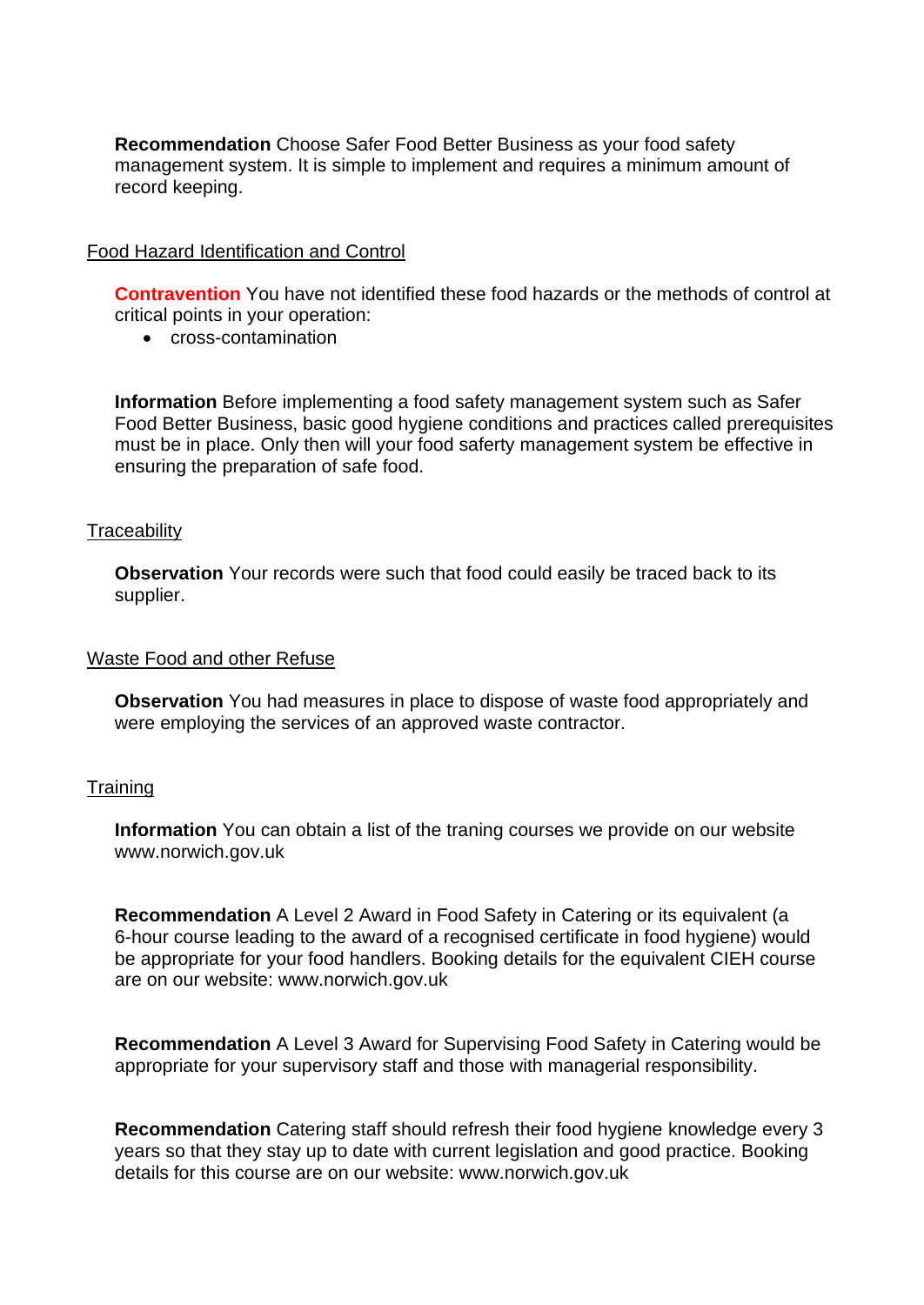# Infection Control / Sickness / Exclusion Policy

**Guidance** Public Health England recommends that food handlers known or suspected to be suffering from a food-borne infection or gastrointestinal illness stay away from work until symptom-free for 48 hours.

# **Allergens**

**Contravention** You are failing to manage allergens properly:

- You have not identified the allergens present in the food you prepare
- You do not have a system for informing customers about the presence of allergens in the food you prepare

 **Legal Requirement** Caterers must provide allergy information on all unpackaged food they sell. Catering businesses include restaurants, takeaways, deli counters, bakeries causing ingredients on their pre-packed foods. You can obtain more information from the Trading Standards website<www.norfolk.gov.uk/abc> and sandwich bars etc. The potential for cross-contamination by allergens must also be made known to consumers. In addition food manufacturers must now label allergy

 provided upfront, clear signposting to where this information could be obtained must be **Information** Allergen information could be written down on a chalk board or chart, or provided orally by a member of staff. Where the specific allergen information is not provided.

**Information** The 14 allergens are:

- cereals containing gluten
- crustaceans, for example prawns, crabs, lobster and crayfish
- eggs
- fish
- peanuts
- soybeans
- milk
- nuts, such as almonds, hazelnuts, walnuts, pecan nuts, Brazil nuts, pistachio, cashew and macadamia (Queensland) nuts
- celery (and celeriac)
- mustard
- sesame
- sulphur dioxide, which is a preservative found in some dried fruit
- lupin
- molluscs, for example clams, mussels, whelks, oysters, snails and squid